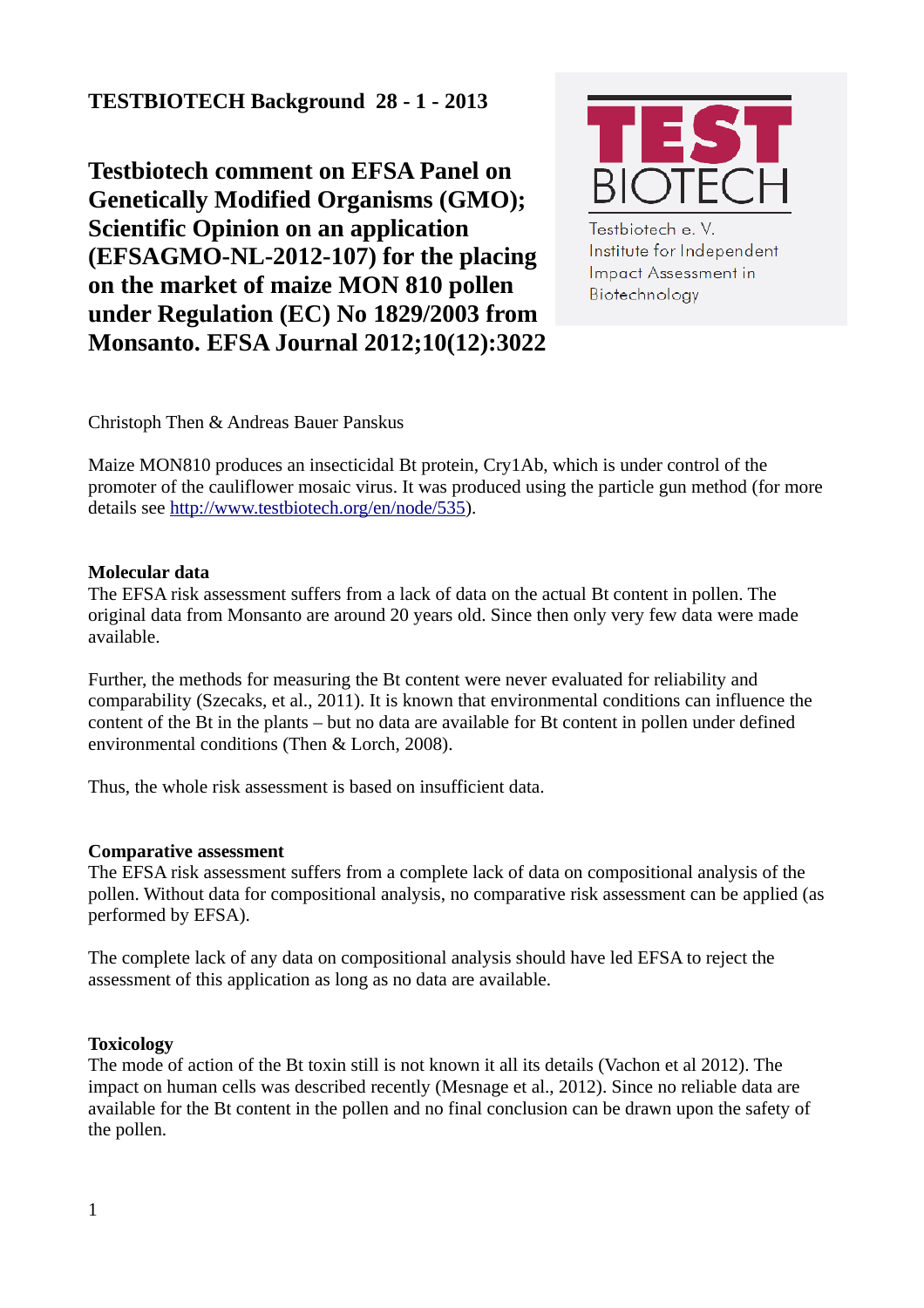# **Allergenicity**

The opinion of EFSA ignores the findings on immune reactions triggered by Bt plants. There are already several studies showing that genetically engineered plants producing Cry proteins interact with the immune system in vertebrates. Such examples include fish (Sagstad et al., 2007), pigs (Walsh et al., 2011), mice (Finamore et al., 2008), and rats (Kroghsbo et al., 2008). Further, Gu et al (2012) suggest that Bt-maize can potentiate oxidative cellular stress in immune-sensitised animals (fish), thus specific attention should be paid to interactions of the Bt proteins with other food components and the immune status of the individual.

Further, the weight of evidence brought forward by EFSA is based on investigations that do not allow the assessment of digestion of the protein under realistic conditions. For example, feeding studies with pigs conducted by Chowdhury et al. (2003) as well as Walsh et al. (2011) found that Cry1A proteins can frequently be found in the colon of pigs. This shows Cry1A proteins can show much higher stability in monogastric species than predicted by current in vitro digestion experiments. It should be taken into consideration that pollen is likely to resist digestion more than other foodstuff and as result the Bt proteins are likely to survive to an ever higher percentage than in other food.

In this context, risk assessment should also include the exposure via the respiratory system, because this question was not fully investigated in the risk assessment of MON810 for cultivation.

Thus, no conclusion can be made upon the safety of the pollen in regard to the immune system.

#### **Nutritional Assessment**

The EFSA risk assessment suffers from a complete lack of nutritional data.

Pollen is seen as a health food and dietary supplement, so it is astonishing that EFSA has not even tried to assess the nutritional quality of pollen that contains Bt-toxins. EFSA should have undoubtedly requested data from the applicant.

# **Environmental risk assessment**

Risk assessment should also include the exposure via the respiratory system since so far no detailed investigations are available, while some data indicate risks for human health (Bernstein et al., 1999; Doekes et al., 2004).

# **Conclusion and recommendations:**

The risk assessment of EFSA is not based on any reliable data. Further, the opinion of EFSA does not identify the true range of uncertainties (as requested by Regulation 178/2002) and the current limits of knowledge. The risk manager should therefore reject this opinion.

# **References:**

Bernstein, I. L.; Bernstein, J. A.; Miller, M.; Tierzieva, S.; Bernstein, D I.; Lummus, Z.; Selgrade, M. K.; Doerfler, D. L; Seligy, V. L. (1999) Immune responses in farm workers after exposure to Bacillus thuringiensis pesticides. EnViron. Health Perspect, 107, 575–582.

Chowdhury, E. H., Kuribara, H., Hino, A., Sultana, P., Mikami, O., Shimada, N., Guruge, K. S., Saito, M., Nakajima, Y. (2003). Detection of corn intrinsic and recombinant DNA fragments and Cry1Ab protein in the gastrointestinal contents of pigs fed genetically modified corn Bt11. J. Anim. Sci. 81: 2546-2551.